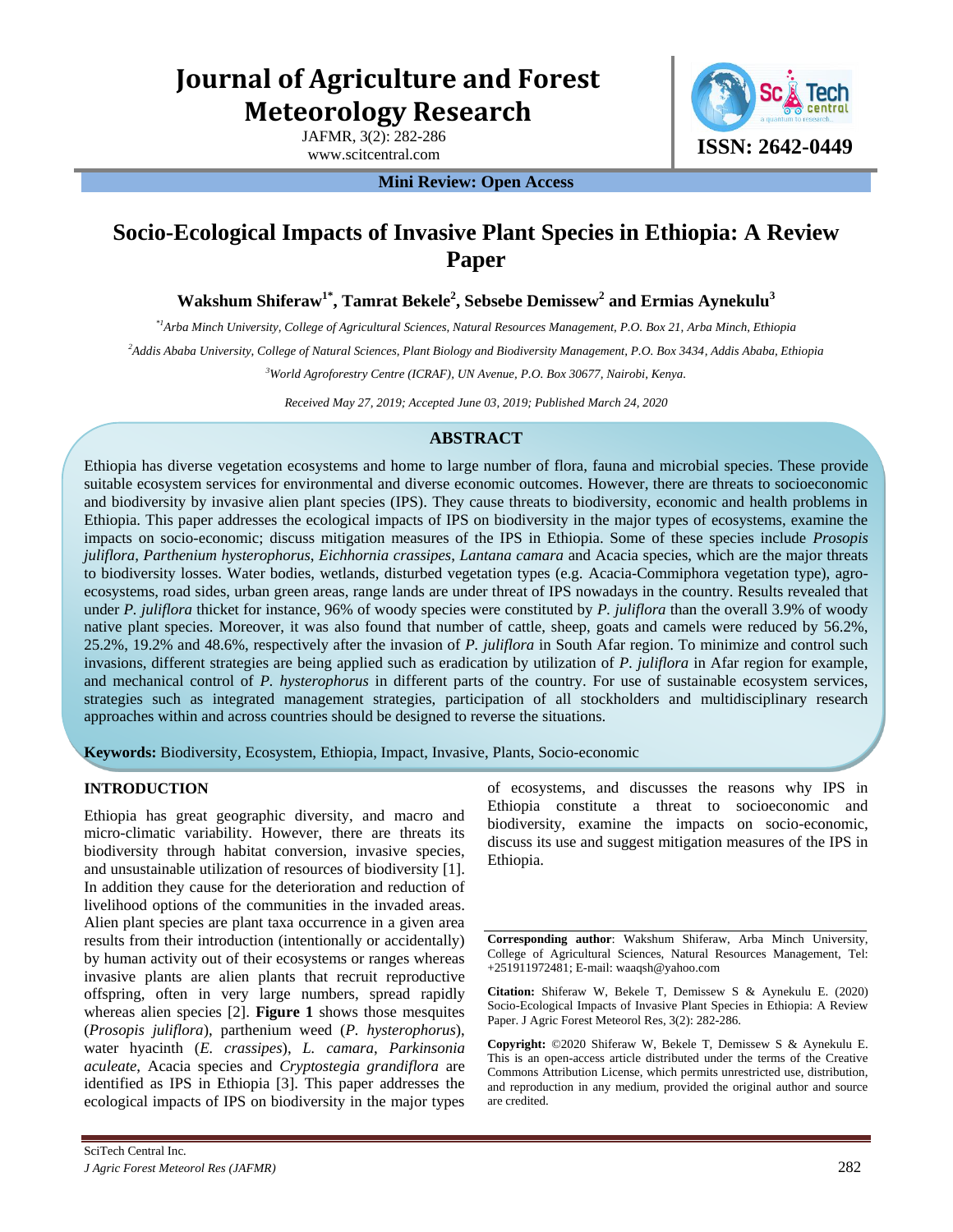

**Figure 1.** Showing the most serious invasive alien plants in Ethiopia.

#### **METHODS AND MATERIALS**

To compile this paper, books, research papers, manuals, reports and proceedings were reviewed and used.

#### **RESULTS**

Livestock holdings of pastoralists and agro pastoralists were declined in arid and semi-arid lowlands of Afar region due to invasion *P. juliflora*. The *P. juliflora* thickets in Afar Region in Ethiopia had impacts not only the pastoral

livelihoods but also restrict easy movement of human beings and its livestock through blocking roads [4]. Findings by Shiferaw et al. [5] revealed that invasion of *P. juliflora* had showed significant negative effects on native trees (*F*=211, *P*<0.0001) and the higher number of trees 1203 (96.1%) under *P. juliflora* canopy was contributed by *P. juliflora* than 49 (3.9%) of native trees **(Figure 2)**.



**Figure 2.** Abundances of woody species in PT (*P. juliflora* thicket), PM (*P. juliflora* mixed with native species) and NIWL (non-invaded wood lands) habitats, southern Afar wood land.

Findings of Shiferaw et al. [4] also showed that only in 2017/18 cropping season post invasion of *P .juliflora* in South Afar region were reduced number of cattle, sheep,

goats and camels by 56.2%, 25.2%, 19.2% and 48.6%, respectively **(Table 1).** 

**Table 1.** Status of the livestock status before and after *P. juliflora* invasion in South Afar region.

| Livestock | Number before invasion of P. juliflora | Number after invasion of P. juliflora | <b>Number</b> | $\frac{0}{0}$ |
|-----------|----------------------------------------|---------------------------------------|---------------|---------------|
| Cattle    | 362                                    | 158                                   | 204           | 56.2          |
| Sheep     | 377                                    | 282                                   | 95            | 25.2          |
| Goats     | 412                                    | 332                                   | 80            | 19.4          |
| Camels    | 214                                    | 110                                   | 104           | 48.6          |

*Source: Wakshum Shiferaw Gemeda*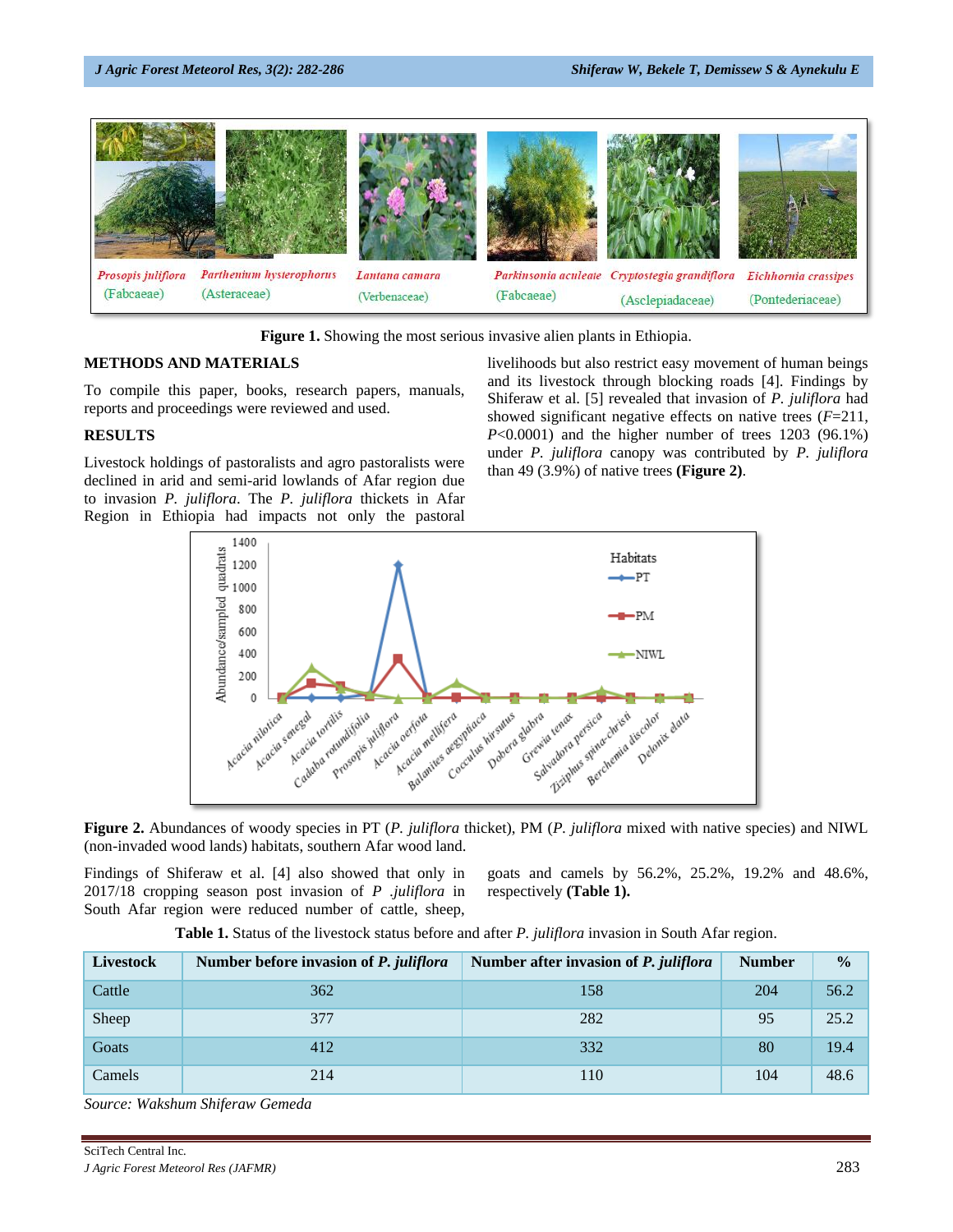Invasive plant species are threatening biodiversity in Ethiopia and elsewhere in the world **(Table 2)**. *P. juliflora, P. hysterophorus* and *E. crassipes* are the three most aggressive invasive species in Ethiopia*.* They are invaders that will have the largest impacts that directly modify ecosystems **(Table 3)**. They are invaders however, the potential irreversibility of the damage of invasion and the indecision of the costs they may incur stand out as challenges to their management [6] **(Table 4)**. *P. juliflora* is among alien plant invasions which have major impacts on ecosystem service values and the livelihoods [7].

| Table 2. Identified and prioritised invasive alien species in Ethiopia [8]. |  |  |  |  |  |  |  |  |
|-----------------------------------------------------------------------------|--|--|--|--|--|--|--|--|
|-----------------------------------------------------------------------------|--|--|--|--|--|--|--|--|

| <b>Scientific names</b> | <b>Common names</b>                                      | <b>Scientific names</b>  | <b>Common names</b>                                      |  |
|-------------------------|----------------------------------------------------------|--------------------------|----------------------------------------------------------|--|
| E. crassipes            | Water hyacinth                                           | P. juliflora             | Mesquite, Prosopis, Woyanezaf<br>(Amh)                   |  |
| L. camara               | Lantana, Wefkolo (Amh)                                   | P. hysterophorous        | Parthenium, Congress weed,<br>White top, Feremsisa (Orm) |  |
| P. hysterophorous       | Parthenium, Congress weed, White top,<br>Feremsisa (Orm) | Striga species           | Striga                                                   |  |
| P. juliflora            | Mesquite, Prosopis, Woyanezaf (Amh)                      | E. crassipes             | Water hyacinth                                           |  |
| Striga species          | Striga                                                   | L. camara                | Lantana, Wefkolo (Amh)                                   |  |
| Acacia species*         | Fullsa (Orm)                                             | Acacia species*          | Fullsa (Orm)                                             |  |
| Orobanche species       | Orobanche, Atequrit (Amh)                                |                          |                                                          |  |
| Cuscuta campestris      | Cuscusta                                                 |                          |                                                          |  |
| A. mexicana             | Argemone, Nech Lebash (Amh)                              |                          |                                                          |  |
| Verbesina encelioides   | Verbesina                                                | $\overline{\phantom{0}}$ | $\overline{\phantom{a}}$                                 |  |
| Opuntia species         | Opuntia, Qulqual (Amh)                                   |                          |                                                          |  |

*\* Probably a native species like A. drepanolobium, Orm=Afaan Oromo, Amh=Amharic*

#### **Table 3.** Distribution of IAPS across regions in Ethiopia.

| Oromia                       | <b>Somali</b>            | <b>Afar</b>      | <b>Tigray</b>                | Amhara            | <b>South</b>             | Gambela      |
|------------------------------|--------------------------|------------------|------------------------------|-------------------|--------------------------|--------------|
| $P_{\cdot}$<br>hysterophorus | P. hysterophorus         | P. juliflora     | Striga species               | Striga species    | E. crassipes             | E. crassipes |
| P. juliflora                 | L. camara                | P. hysterophorus | Orobanche species            | Orobanche species | P. juliflora             |              |
| Striga species               | P. juliflora             | Acacia species   | P. hysterophorus             | P. hysterophorus  | A. mexicana              |              |
| L. camara                    |                          |                  | Opuntia species              | Opuntia species   | P. hysterophorus         |              |
| E. crassipes                 |                          |                  | P. juliflora                 | P. juliflora      |                          |              |
| Orobanche<br>species         |                          |                  |                              | E. crassipes      |                          |              |
| Acacia species               |                          |                  |                              |                   |                          |              |
| Argemone<br>mexicana         |                          |                  |                              |                   |                          |              |
| Mimosa pigra                 |                          |                  |                              |                   |                          |              |
| M. diplotricha               | $\overline{\phantom{a}}$ |                  | $\qquad \qquad \blacksquare$ |                   | $\overline{\phantom{a}}$ |              |
| Opuntia species              |                          |                  |                              |                   |                          |              |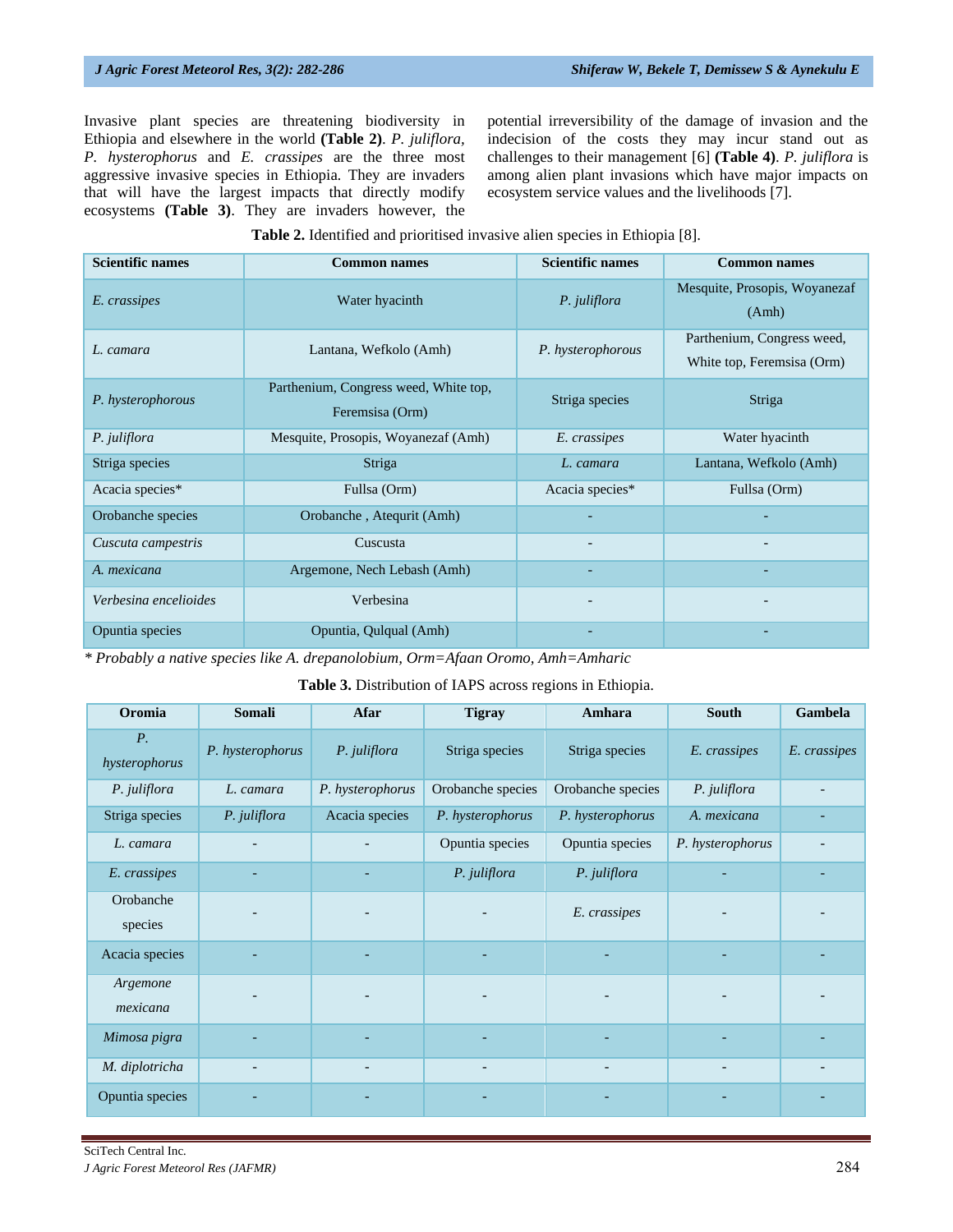| <b>Species</b>           | Ecosystems highly affected* | <b>Distribution status</b> |
|--------------------------|-----------------------------|----------------------------|
| P. hysterophorus         | 1,2,3,4,5,6,7,8             | High                       |
| P. juliflora             | 1,2,3,4,5,6,7,8             | Moderate                   |
| Opuntia ficus indica     | 3,4,5,6,                    | Moderate                   |
| O. stricta               | 3,4,5,6,                    | Moderate                   |
| M. diplotricha           | 1,2,3,4,5,6,8               | Moderate                   |
| M. pigra                 | 3,4,7                       | Low                        |
| Cryptostegia grandiflora | 2,3,4,7,8                   | Low                        |
| L.camara                 | 1,2,3,4,5,6,8               | High                       |
| A. drepanolobium         | 1,3,4                       | Moderate                   |
| A. saligna               | 2,3,4,5,                    | Low                        |
| Parkinsonia aculeata     | 2,4,5,6                     | Low                        |
| Nicotiana glauca         | 1,2,3,4,5,6                 | Moderate                   |
| Argemone ochroleuca      | 1,2,3,4,5,6                 | High                       |
| Xanthium strumarium      | 1,2,3,4,5,6                 | High                       |
| X. spinosum              | 1,2,3,4,5,6                 | Moderate                   |
| Psidium guajava          | 8                           | Low                        |
| Senna didymobotrya       | 1,2,3,4,5,6,8               | High                       |
| S. occidentalis          | 2,4,5                       | Moderate                   |
| Calotropis procera       | 1,2,3,4,5,6,7,8             | Moderate                   |
| Ricinus communis         | 2,4,5,6                     | Moderate                   |

**Table 4.** Invasiveness and ecosystem effect status of top twenty IAPS in Ethiopia [9].

*1=Cultivated land; 2=Roadside; 3=Grazing areas; 4=Non-cultivated land; 5=Rural villages; 6=Urban areas; 7=Riverside; 8=Forest areas* 

#### **CONCLUSION**

Invasive alien species are found in all taxon or organisms and exist all over the world in all ecosystems. Invasive alien species are colonizing the native ecosystems; have either positive or negative consequences on socio-economic and the ecosystem services. Among the best control measures are prevention of seed dispersal, integrated management strategies and management by utilization.

#### **REFERENCES**

- 1. EBI (Ethiopian Biodiversity Institute) (2014) Ethiopian's fifth national report to the conservation biodiversity.
- 2. Shine C, Kettunen M, ten Brink P, Genovesi P, Gollasch S (2009) Technical support to EU strategy on invasive species (IAS) – Recommendations on policy options to control the negative impacts of IAS on

biodiversity in Europe and the EU. Inc: Final report for the European Commission. Institute for European Environmental Policy (IEEP), Brussels, Belgium, p: 35.

- 3. Shiferaw W, Demissew S, Bekele T (2018) Invasive alien plant species in Ethiopia: Ecological impacts on biodiversity a review paper. Int J Mol Biol 3: 171-178.
- 4. Shiferaw W, Demissew S, Bekele T (2019) Encroachments and socio-ecological impacts of Prosopis juliflora (Sw.) DC. (Fabaceae) in Afar National Regional State, northeast Ethiopia. PhD Thesis, Addis Ababa University, Ethiopia
- 5. Shiferaw W, Demissew S, Bekele T, Aynekulu E (2019) In: Invasive alien species: threat to sustainable livelihoods and ecosystems health. Invasive impacts of Prosopis juliflora on plant diversity and regeneration potential of native species in Southern Afar Region, Northeast Ethiopia. 29thAnnual Conference of the